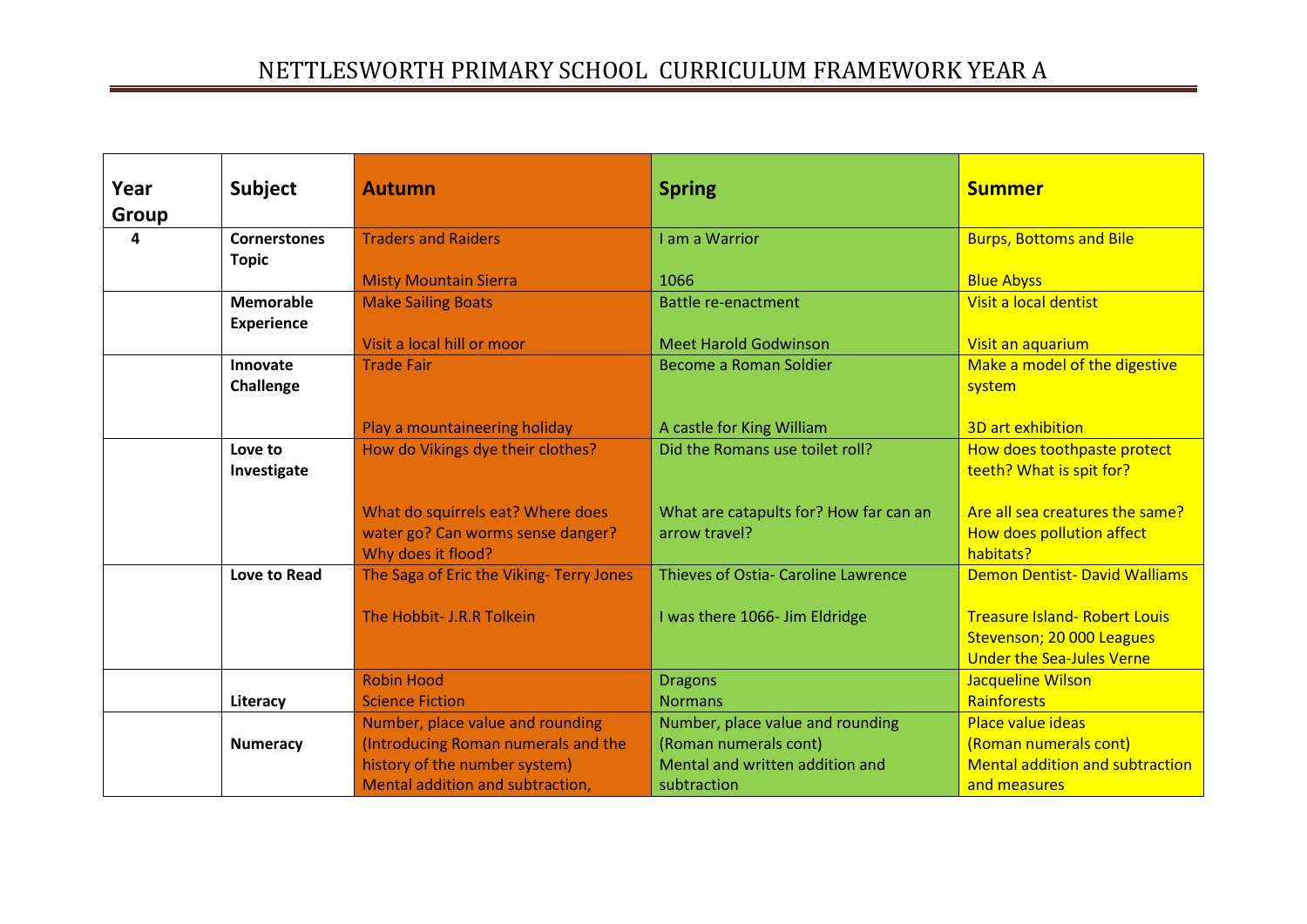|                       | written addition and subtraction                 | Mental and written multiplication and            | <b>Written addition and</b>                 |
|-----------------------|--------------------------------------------------|--------------------------------------------------|---------------------------------------------|
|                       | <b>Multiplication and division</b>               | division                                         | subtraction and measures                    |
|                       | <b>Fractions</b>                                 | <b>Fractions and decimals</b>                    | <b>Mental and written</b>                   |
|                       | Geometry: properties of shapes                   | <b>Time</b>                                      | multiplication and division                 |
|                       | <b>Measures</b>                                  | Geometry                                         | <b>Fractions</b>                            |
|                       | Data handling and time                           | Data handling and measurement                    | Area and perimeter of                       |
|                       |                                                  |                                                  | rectilinear shapes and capacity             |
|                       |                                                  |                                                  | 2D shapes, angles and co-                   |
|                       |                                                  |                                                  | ordinates                                   |
|                       |                                                  |                                                  | statistics                                  |
|                       |                                                  |                                                  |                                             |
|                       | <b>Living Things</b>                             | Sound                                            | <b>States of matter</b>                     |
| <b>Science</b>        | <b>Animals inc humans</b>                        | <b>Animals inc humans</b>                        | Electricity                                 |
|                       | <b>Animation; Digital Images</b><br>$\bullet$    | Searching the Web; Online maps;<br>$\bullet$ .   | <b>Digital Images;</b><br>$\bullet$         |
| <b>Computing</b>      |                                                  | <b>Creating Presentations</b>                    | <b>Algorithms; Video</b>                    |
|                       | <b>Satellite Mapping; Using GPS</b><br>$\bullet$ |                                                  |                                             |
|                       | devices; 2D animation; Online                    |                                                  | <b>Programming; Video</b>                   |
|                       | research                                         |                                                  | <b>Editing; Multimedia</b>                  |
|                       |                                                  |                                                  | <b>Presentations</b>                        |
|                       | <b>Anglo-Saxons and Vikings</b><br>$\bullet$     | The Roman Empire and its impact<br>$\bullet$     | 19 <sup>TH</sup> Century Ocean<br>$\bullet$ |
| <b>History</b>        |                                                  | on Britain                                       | Exploration                                 |
|                       |                                                  |                                                  |                                             |
|                       |                                                  | 1066- The Norman Conquest                        |                                             |
|                       | <b>Using Maps; Settlements;</b>                  | <b>Comparing Britain and Italy;</b><br>$\bullet$ | Sea and Oceans of the<br>$\bullet$          |
| Geography             | Europe                                           | <b>Using Maps; Locational</b>                    | <b>World; The Great Barrier</b>             |
|                       |                                                  | Knowledge; Human and Physical                    | <b>Reef; Environmental</b>                  |
|                       | <b>Using Maps; Human and</b>                     | Geography                                        | <b>Issues</b>                               |
|                       | <b>Physical Geography</b>                        |                                                  |                                             |
|                       |                                                  | Human and Physical Features in                   |                                             |
|                       |                                                  | the Local Area                                   |                                             |
| <b>Art and Design</b> | <b>Patterns and Print Making;</b><br>$\bullet$   | Drawing; Sculpture; Mosaic;                      | <b>Observational Drawing;</b><br>$\bullet$  |
|                       | <b>Sketch Books</b>                              | <b>Jewellery Making</b>                          | 3D models; Clay                             |
|                       |                                                  |                                                  |                                             |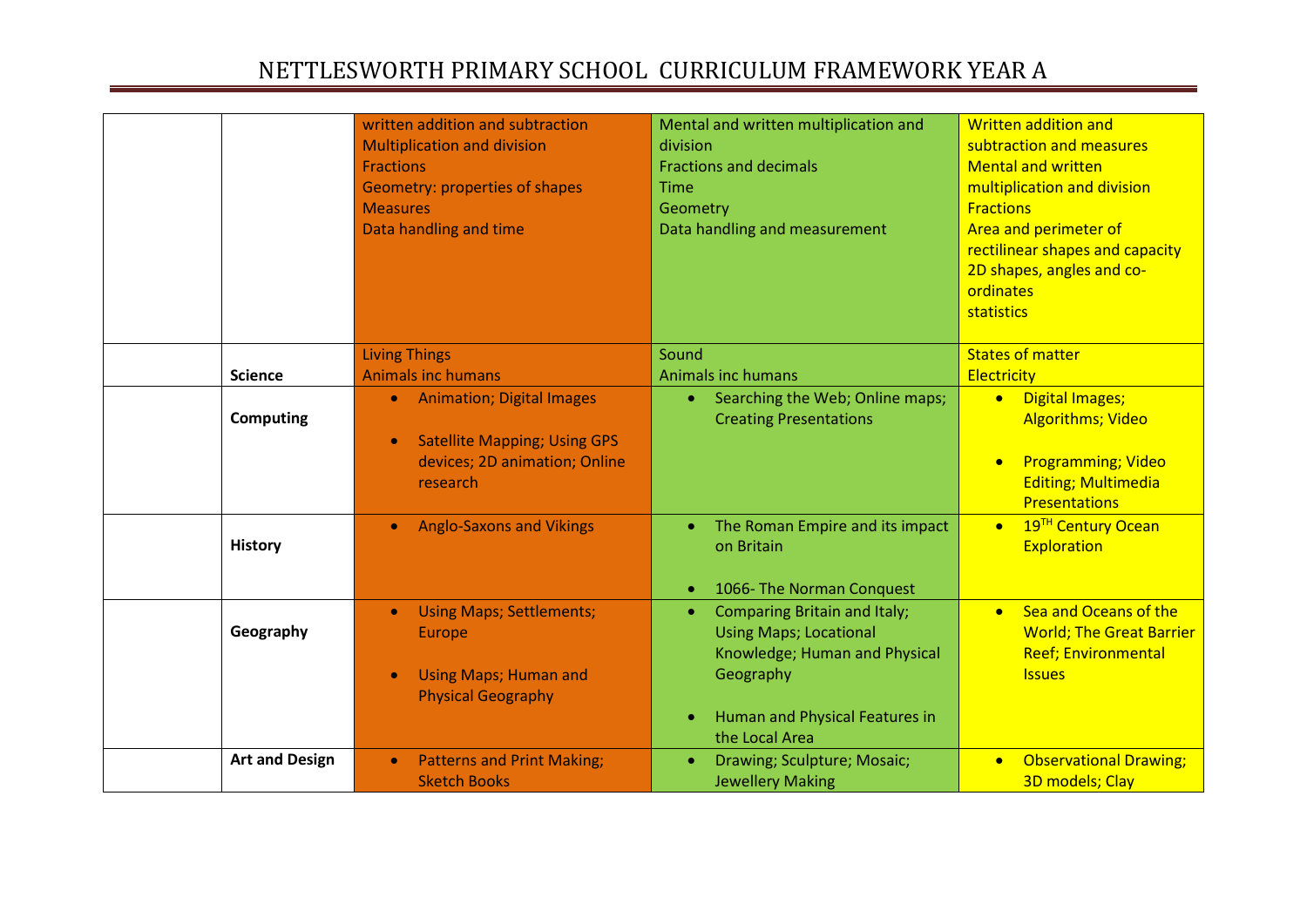|                                                  |           | <b>Clay Modelling; Weaving</b>                                                                                                                                                                                                                                                                                                              | The Bayeux Tapestry; Drawing;<br>Embroidery                                                                                                                                                                                                                                                                                                                              | <b>Sculpture; Anthony</b><br><b>Gormley-Another Place;</b><br><b>Batik Art; Printing;</b><br><b>Famous Seascapes</b>                                                                                                                                                                                                                                |
|--------------------------------------------------|-----------|---------------------------------------------------------------------------------------------------------------------------------------------------------------------------------------------------------------------------------------------------------------------------------------------------------------------------------------------|--------------------------------------------------------------------------------------------------------------------------------------------------------------------------------------------------------------------------------------------------------------------------------------------------------------------------------------------------------------------------|-----------------------------------------------------------------------------------------------------------------------------------------------------------------------------------------------------------------------------------------------------------------------------------------------------------------------------------------------------|
|                                                  | <b>DT</b> | Jewellery and Weapon Making;<br><b>Models of Anglo-Saxon Homes;</b><br><b>Clay Rune Stones</b>                                                                                                                                                                                                                                              | <b>Shields and Helmets; Roman</b><br>Food; Roman Design<br><b>Making Norman Helmets;</b><br>Designing Drawbridges and<br><b>Castles; Making a Domesday</b><br><b>Book</b>                                                                                                                                                                                                | <b>Healthy Foods; Textiles;</b><br><b>Working Models</b><br><b>Submarine Design;</b><br><b>Working Models</b>                                                                                                                                                                                                                                       |
| Continued<br>opportunities<br>for<br>Competition | PE        | <b>Dance</b><br><b>Invasion Games</b>                                                                                                                                                                                                                                                                                                       | Gymnastics<br><b>Striking and Fielding Games</b>                                                                                                                                                                                                                                                                                                                         | <b>Athletics</b><br><b>OAA</b>                                                                                                                                                                                                                                                                                                                      |
| Collective<br>Worship<br>Coverage                | <b>RE</b> | Buddhism-basic beliefs, history,<br>worship, impact of belief/faith on daily<br>lives, characteristics of a Buddha,<br>Buddha's life, meditation as worship,<br>observing strict rules of behaviour,<br>Dharma or Law of life, Buddha as one,<br>importance of Buddhist study, people<br>may choose to become ordained as<br>monks or nuns. | Judaism-basic beliefs, history, worship,<br>impact of belief/faith on daily lives, God<br>as one creator, the importance of the<br>Torah, the synagogue as a place of<br>worship, how jews today follow scripture,<br>God as provider in life, Sefer Torah and<br>work of the scribe, beliefs and practise<br>associated with daily prayer, how jews<br>show commitment. | Sikhism-basic beliefs, history,<br>worship, impact of belief/faith<br>on daily lives, one God, intro to<br>the 10 human Gurus, worship in<br>the Gurdwara, how Sikhs follow<br>and live by Sikh moral codes,<br>description of God in Mool<br>Mantar, Guru Granth Sahib,<br>Baisakhi, Divali, how Sikh values<br>will affect views on moral issues. |
|                                                  |           | Christianity-birth of Jesus, Christmas<br>celebrations, nature of God, bible as the<br>sacred book, significance of rituals, the<br>otherness of God, different types of<br>writing, , how buildings, symbolic<br>objects and actions are used to express                                                                                   | Hinduism-basic beliefs, history, worship,<br>impact of belief/faith on daily lives, belief<br>in one God, intro to sacred scriptures,<br>worship in the mandir, how belief and<br>respect for all living thing has impact on<br>behaviour and actions, intro to belief in                                                                                                | Islam-basic beliefs, history,<br>worship, impact of belief/faith<br>on daily lives, the nature of<br>Allah, beliefs about the Qur'an,<br>worship in the mosque, how                                                                                                                                                                                 |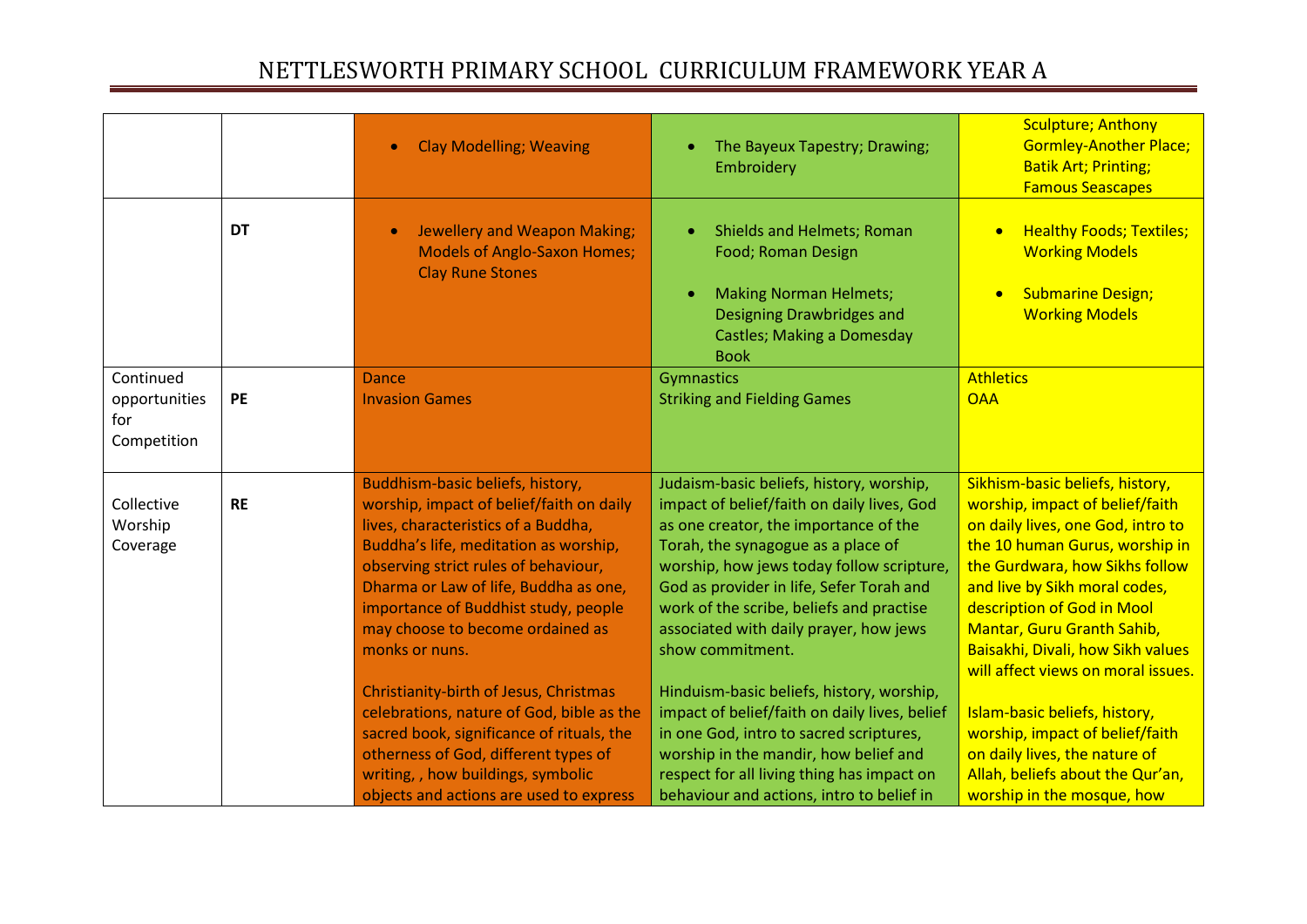|                                             |                   | beliefs, following the commandment of<br><b>Jesus</b>                                                                                          | atman, stories from hindu scriptures,<br>Divali, Holi, how belief in karma has<br>impact on behaviour                      | muslim children show<br>commitment to Islam through<br>mosque school, concept of shirk,<br><b>Muhammad as the final</b><br>prophet, celebrations, how<br>muslims live and follow moral<br>codes. |
|---------------------------------------------|-------------------|------------------------------------------------------------------------------------------------------------------------------------------------|----------------------------------------------------------------------------------------------------------------------------|--------------------------------------------------------------------------------------------------------------------------------------------------------------------------------------------------|
| <b>Using LAR</b><br>linked to the<br>Durham |                   | What do we know about the bible and<br>why is it important to Christians?                                                                      | What do Christians believe about Jesus?                                                                                    | How and why do people show<br>care for others?                                                                                                                                                   |
| Agreed<br>Syllabus                          |                   | Why do Christians call Jesus the Light of<br>the World?                                                                                        | Why is Lent such an important period for<br>Christians?                                                                    | Why do people visit Durham<br>Cathedral today?                                                                                                                                                   |
|                                             |                   | <b>History of Music</b>                                                                                                                        | Music from different countries/traditions                                                                                  | <b>Play and Perform</b>                                                                                                                                                                          |
|                                             | <b>Music</b>      | Person study Beethoven<br>$(1770-1827)$                                                                                                        | (India)                                                                                                                    | <b>Improvise and Compose</b>                                                                                                                                                                     |
|                                             | <b>PSHCE</b>      | <b>Community Issues</b>                                                                                                                        | <b>Making Choices</b>                                                                                                      | <b>Beating Bullies</b>                                                                                                                                                                           |
|                                             |                   | <b>Keeping Clean</b>                                                                                                                           | Safety                                                                                                                     | Friendship                                                                                                                                                                                       |
|                                             | <b>UNCRC/SEAL</b> | <b>New Beginnings</b><br>Articles 27, 15, 31<br><b>Getting on and Falling Out</b><br>Articles 15, 31, 2, 14, 30, 29<br>Say no to Bullying Week | <b>Going for Goals</b><br>Articles 5, 12<br>Good to be Me<br>Article 1, 2<br>Relationships<br>Articles 7, 8, 9, 10, 12, 16 | <b>Changes</b><br><b>Article 31</b>                                                                                                                                                              |
|                                             | Foreign           | <b>Revision of Colours</b>                                                                                                                     | Family                                                                                                                     | <b>Hobbies</b>                                                                                                                                                                                   |
|                                             | Languages         | Parts of the Body<br><b>Zoo Animals</b>                                                                                                        | Pets                                                                                                                       | Weather                                                                                                                                                                                          |
|                                             |                   |                                                                                                                                                | Easter                                                                                                                     |                                                                                                                                                                                                  |